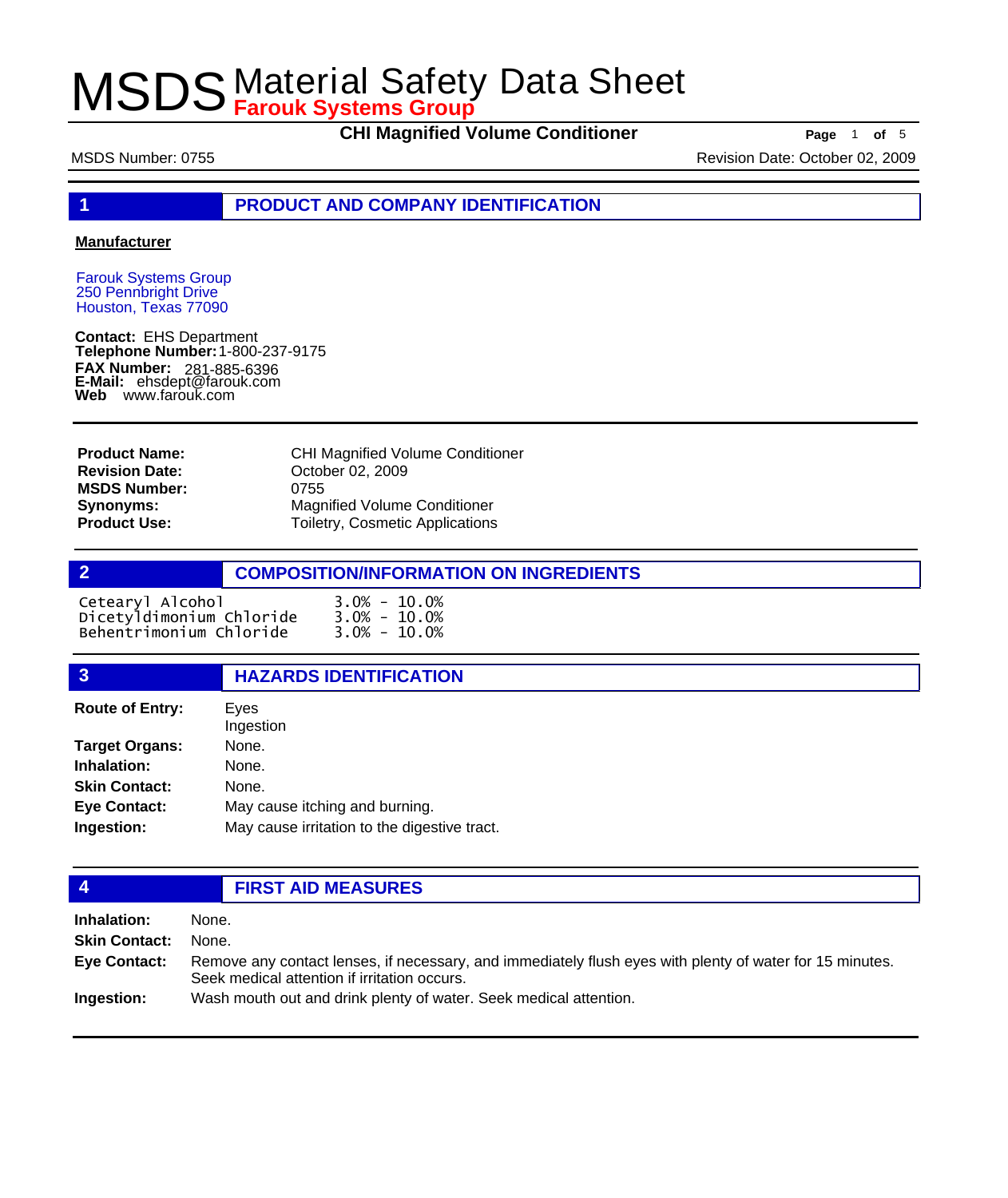**CHI Magnified Volume Conditioner Page** <sup>2</sup> **of** <sup>5</sup>

MSDS Number: 0755 Revision Date: October 02, 2009

**5 FIRE FIGHTING MEASURES**

FLASHPOINT AND METHOD: Not determined FLAMMABLE LIQUIDS: None. AUTO IGNITION TEMP: None. FLAMMABLE CLASS: NFPA Rating 0. BURNING RATE OF SOLID: Not available GENERAL HAZARDS: Evacuate personnel downwind of fire to avoid inhalation of fumes and smoke. EXTINGUISHING METHODS: Chemical type foam, CO2(Carbon Dioxide), Dry Chemical, Water Fog HAZARDOUS COMBUSTION PRODUCTS: None.

FIRE FIGHTING PROCEDURES: This product is not flammable.However, hazardous decomposition and combustion products may be formed in a fire situation. Cool exposed containers with water spray to prevent overheating.

FIRE FIGHTING EQUIPMENT: Respiratory and eye protection are required for fire fighting personnel. Full protective equipment (Bunker Gear) and self contained breathing apparatus (SCBA) should be used for all indoor fires and significant outdoor fires. For small outdoor fires, which may be easily extinguished with a portable fire extinguisher, use of a SCBA may not be needed.

## **6 ACCIDENTAL RELEASE MEASURES**

SMALL SPILL: When a spill occurs, use absorbent material on the substance. Dispose of the material according to all local, state and federal regulations. Always use an absorbent material when cleaning up a spill.

ENVIRONMENTAL PRECAUTIONS: Avoid run-off or release into sewers, stormdrains and waterways.

GENERAL PRECAUTIONS: Remove containers away from flammable materials.

### *HANDLING AND STORAGE* Use appropriate personal protective equipment as specified in Section 8. Handle in a manner consistent with good household/personal techniques and practices. **Handling Precautions:** Keep containers/bottles securely sealed when not in use. Store in cool/dry conditions that do not exceed room temperature. Try to store product in temperatures between 40°F to 90° F. **Storage Requirements:**

## **8 EXPOSURE CONTROLS/PERSONAL PROTECTION**

| <b>Engineering Controls:</b>      | These recommendations provide general guideance for handling this product safely. Because<br>specific use conditions may vary, safety procedures should be developed for each specific<br>application of this product. When developing procedures, always consider potential waste,<br>disposal and personal safety issues. |
|-----------------------------------|-----------------------------------------------------------------------------------------------------------------------------------------------------------------------------------------------------------------------------------------------------------------------------------------------------------------------------|
| <b>Protective Equipment:</b>      | EYES AND FACE: For reasonable foreseeable uses of this product, eye and face protection<br>is not required.<br>SKIN: For reasonable foreseeable uses of this product, skin protection is not required.<br>RESPIRATORY: For reasonable foreseeable uses of this product, respiratory protection is not<br>required.          |
| <b>Exposure Guidelines/Other:</b> | EXPOSURE GUIDELINES: Overexposure is unlikely. Since all parameters cannot be foreseen, the use of engineering controls to reduce<br>exposure may be necessary.                                                                                                                                                             |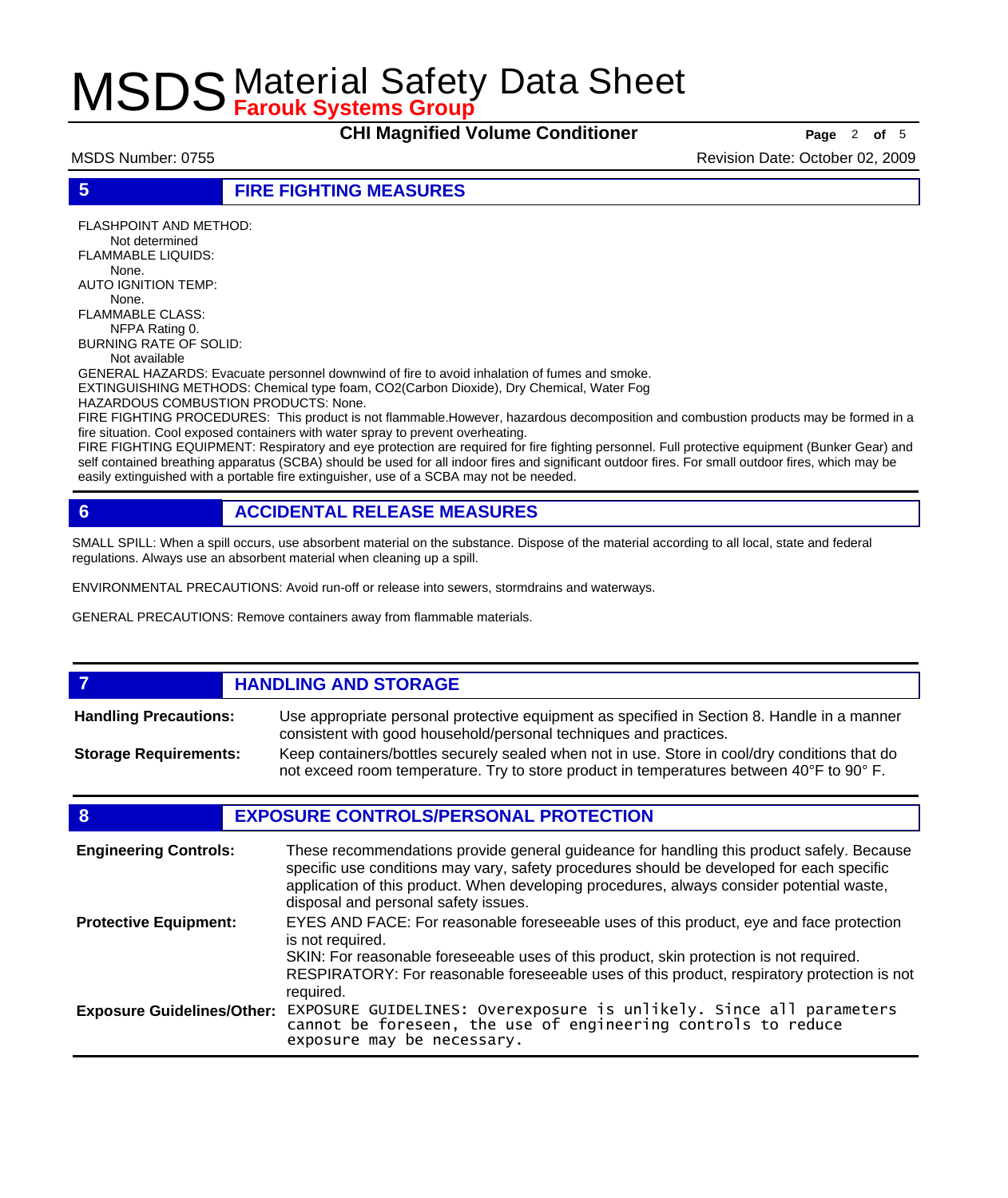**CHI Magnified Volume Conditioner Page** 3 of 5

MSDS Number: 0755 Revision Date: October 02, 2009

### **9 PHYSICAL AND CHEMICAL PROPERTIES**

**Appearance:** White cream **Physical State:** Cream **Odor:** Fruity fragrance **pH:** 3.2 - 4.5 **Vapor Pressure:** Not available **Vapor Density:** Not available

**Boiling Point:** Not applicable **Freezing/Melting Pt.:** Not applicable **Solubility:** Dispersible in water. **Spec Grav./Density:** 0.98 - 1.02

## **10 STABILITY AND REACTIVITY Stability:** YES **Conditions to avoid:** Extreme temperatures. Materials to avoid (incompatability): Keep away from strong oxidizing material. **Hazardous Decomposition products:** None known.

Hazardous Polymerization: Will Not Occur.

## **11 TOXICOLOGICAL INFORMATION**

ACUTE:

DERMAL LD50: Not available. ORAL LD50: Not available. INHALATION LC50: Not available. EYE EFFECTS: This product may cause irritation to eyes if not used under normal conditions. TARGET ORGANS: NONE. SENSITIZATIONS: Not available. CARCINOGENICITY: IARC: Listed by IARC - No. NTP: Listed by NTP - No. OSHA: Listed by OSHA - No.

MUTAGENICITY: Not available. REPRODUCTIVE EFFECTS: None. TERATOGENIC EFFECTS: Not available.

## **12 ECOLOGICAL INFORMATION**

ENVIRONMENTAL DATA: Not available. ECOTOXICOLOGICAL INFO: Not available. DISTRIBUTION: Not available. CHEMICAL FATE INFO: Not available.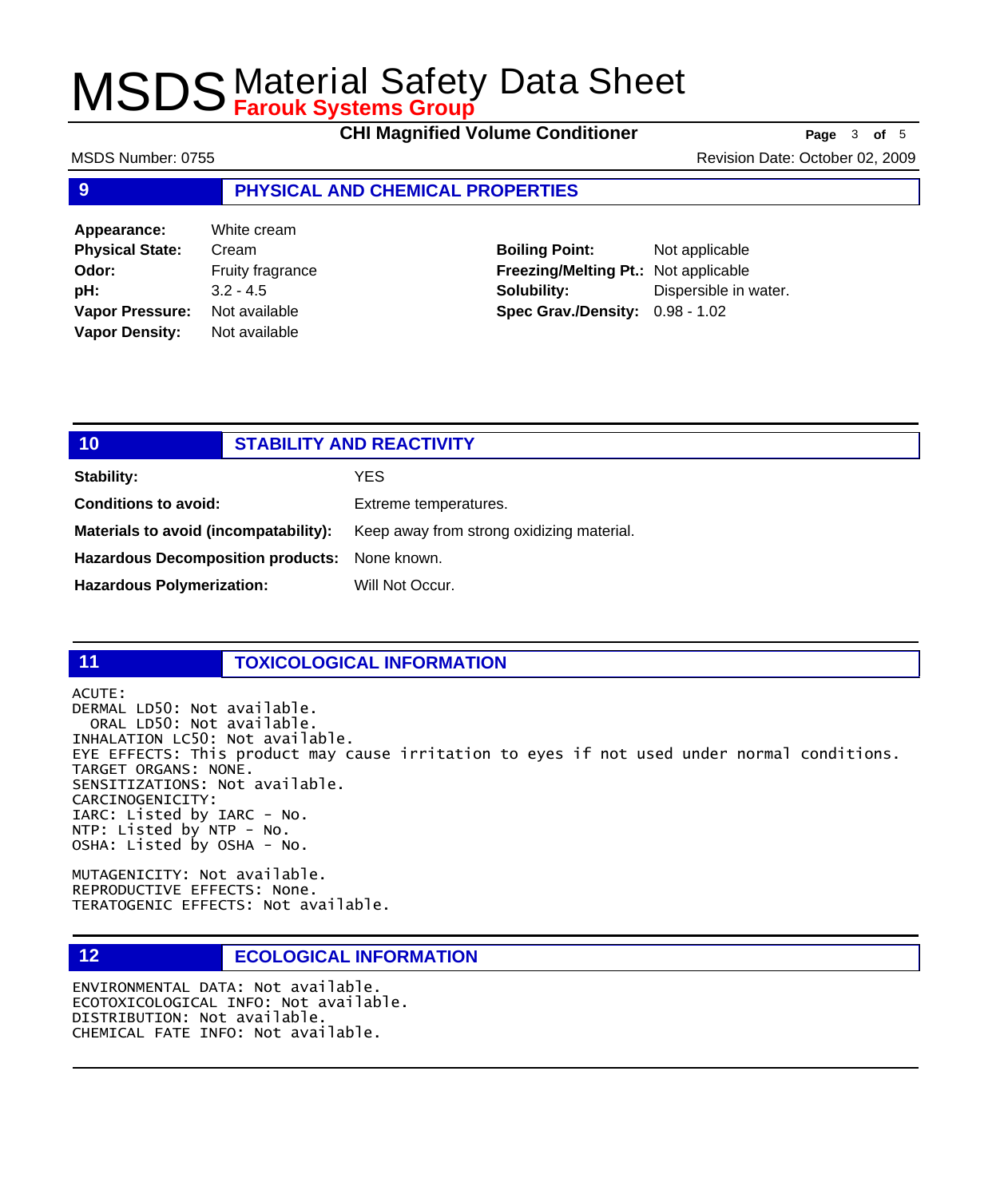**CHI Magnified Volume Conditioner Page** 4 of 5

MSDS Number: 0755 Revision Date: October 02, 2009

### **13 DISPOSAL CONSIDERATIONS**

US EPA Waste Number and Descriptions:

DISPOSAL METHOD: Controlled release of diluted product into a biological wastewater treatment plant. COMPONENT WASTE NUMBER: No EPA Waste Numbers are applicable for this product's components. DISPOSAL INSTRUCTIONS: Dispose of waste material according to local, state and federal rules and regulations.

**14 TRANSPORT INFORMATION**

This product is not regulated as a hazardous material by the United States (DOT) or Canadian (TDG) transportation regulations.

DOT CLASSIFICATION: Shipping Name: CHI Magnified Volume Conditioner Class: None. Non-regulated, non-hazardous

IMDG CLASSIFICATION: Shipping Name: CHI Magnified Volume Conditioner Class: None. Non-regulated, non-hazardous

IATA CLASSIFICATION: Shipping Name: CHI Magnified Volume Conditioner Class: None. Non-regulated, non-hazardous

1-800-424-9300 1-703-527-3887 CHEMTREC

Outside the United States

## **15 REGULATORY INFORMATION**

UNITED STATES: SARA TITLE III (Superfund Amendments and Reauthorization Act) 311/312 HAZARD CATEGORIES Fire: No. Pressure Generating: No. Reactivity: No. Acute: No. 313 REPORTABLE INGREDIENTS: Not applicable. TITLE III NOTES: None. CERCLA(Comprehensive Response, Compensation, and Liability Act) CERCLA RQ: None. TSCA(Toxic Substance Release Act) TSCA REGULATORY: All ingredients are listed in the TSCA Inventory. CANADA: WHMIS(WORKER HAZARDOUS MATERIAL INFORMATION SYSTEM) This product is WHMIS controlled. CANADIAN INGREDIENT DISCLOSURE LIST: None. CANADIAN ENVIRONMENTAL PROTECTION ACT: All intentional ingredients are listed on the DSL(Domestic Substance List). EUROPEAN COMMUNITY: EU REGULATORY: All intentional ingredients are listed on the European's EINECS Inventory. STATE REGULATIONS: Not available. LOCAL REGULATIONS: Not available.